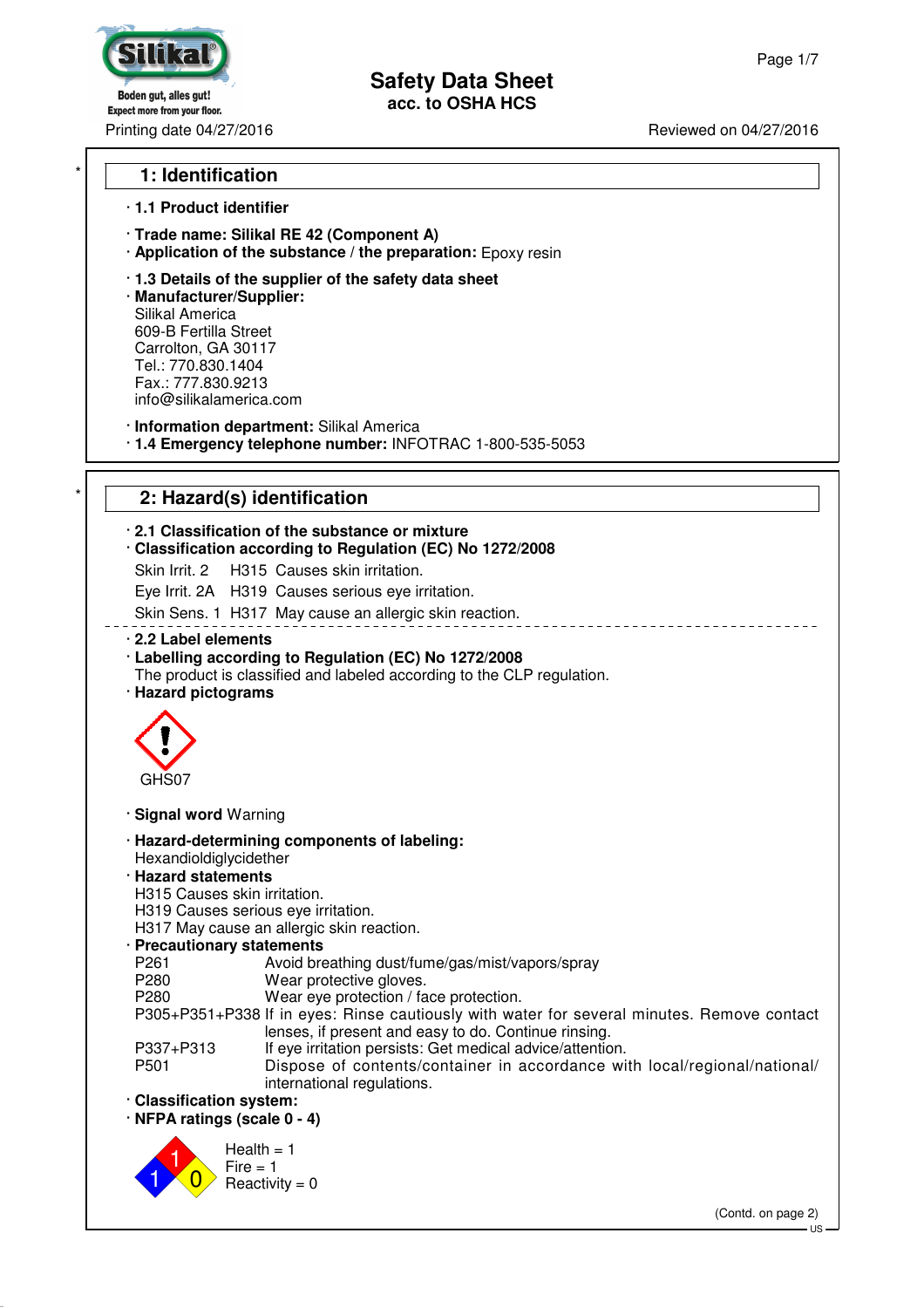(Contd. of page 1)

## **Safety Data Sheet acc. to OSHA HCS**

Printing date 04/27/2016 **Printing date 04/27/2016** Reviewed on 04/27/2016

#### **Trade name: Silikal RE 42 (Component A)**

#### · **HMIS-ratings (scale 0 - 4)**

 $\boxed{1}$ 



REACTIVITY  $\boxed{0}$  Reactivity = 0  $1$  Fire = 1

 $Health = 1$ 

· **2.3 Other hazards**

· **Results of PBT and vPvB assessment**

· **PBT:** Not applicable.

· **vPvB:** Not applicable.

# **3: Composition/information on ingredients**

- · **3.1 Chemical characterization: Substances**
- · **CAS No. Description**
- 16096-31-4 Hexandioldiglycidether
- · **Identification number(s)**
- · **EC number:** 240-260-4
- · **3.2 Chemical characterization: Mixtures**

· **Description:** Mixture of the substances listed below with nonhazardous additions.

## · **Dangerous components:**

| 16096-31-4 Hexandioldiglycidether                                                           | l 50-100% l |
|---------------------------------------------------------------------------------------------|-------------|
| Skin Irrit. 2, H315; Eye Irrit. 2A, H319; Skin Sens. 1, H317                                |             |
| 100-51-6 Benzyl alcohol                                                                     | 0.5-2.5%    |
| <b>Acute Tox. 4, H302; Acute Tox. 4, H332</b>                                               |             |
| · Additional information: For the wording of the listed hazard phrases refer to section 16. |             |

# **4: First-aid measures**

## · **4.1 Description of first aid measures**

- · **General information:** Immediately remove any clothing soiled by the product.
- · **After inhalation:** Take affected persons into fresh air and keep quiet.
- · **After skin contact:** Immediately wash with water and soap and rinse thoroughly.
- · **After eye contact:**
- Rinse opened eye for several minutes under running water. If symptoms persist, consult a doctor.
- · **After swallowing:** Seek immediate medical advice.
- · **4.2 Most important symptoms and effects, both acute and delayed** No further relevant information available.
- · **4.3 Indication of any immediate medical attention and special treatment needed** No further relevant information available.

# **5: Fire-fighting measures**

- · **5.1 Extinguishing media**
- · **Suitable extinguishing agents:**

CO2, extinguishing powder or water spray. Fight larger fires with water spray or alcohol resistant foam.

- · **For safety reasons unsuitable extinguishing agents:** Water with full jet
- · **5.2 Special hazards arising from the substance or mixture**
- Formation of toxic gases is possible during heating or in case of fire.
- · **5.3 Advice for firefighters**
- · **Protective equipment:** Wear self-contained respiratory protective device.

(Contd. on page 3)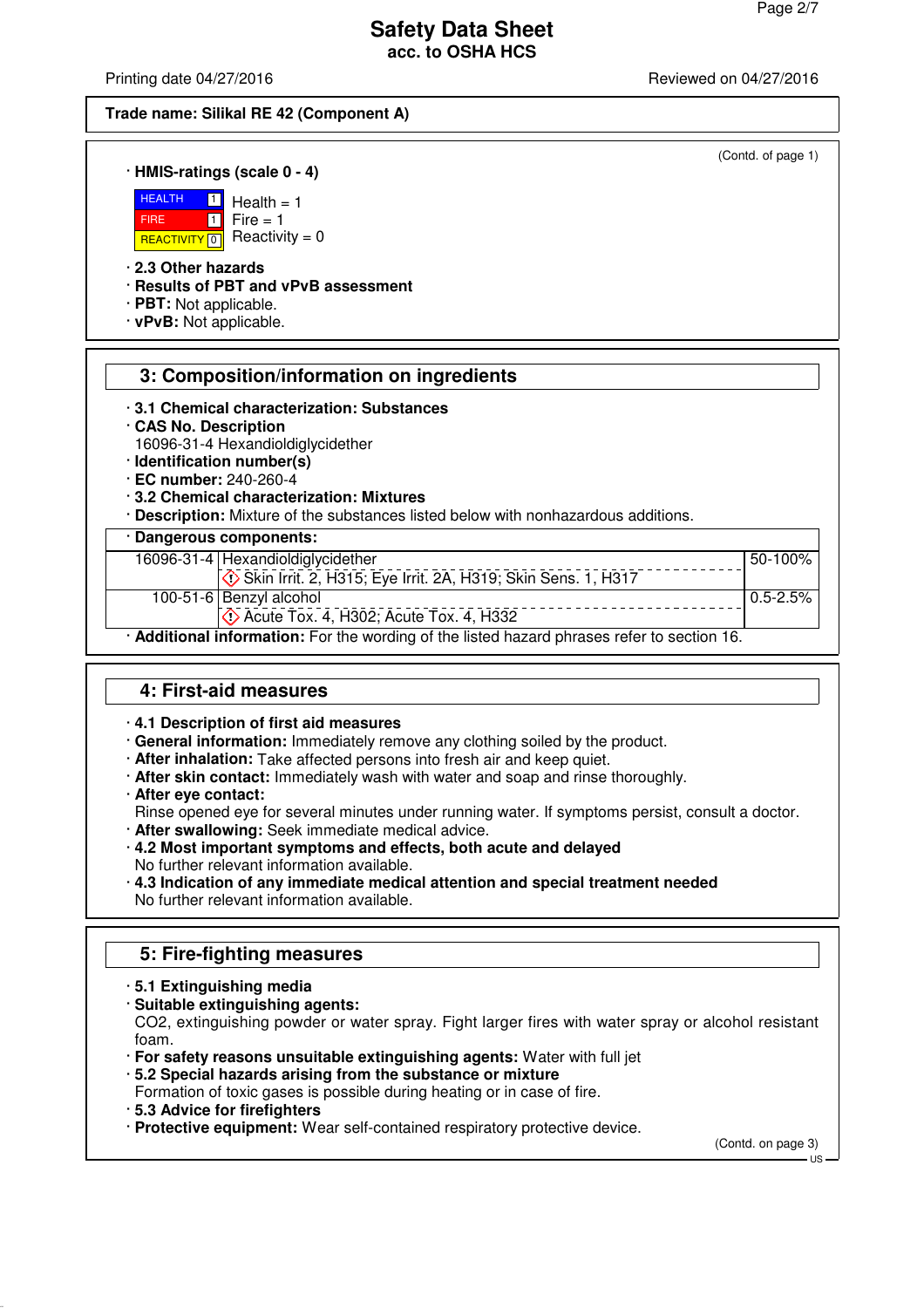(Contd. of page 2)

## **Safety Data Sheet acc. to OSHA HCS**

Printing date 04/27/2016 **Printing date 04/27/2016** Reviewed on 04/27/2016

#### **Trade name: Silikal RE 42 (Component A)**

#### · **Additional information**

Dispose of fire debris and contaminated fire fighting water in accordance with official regulations.

## **6: Accidental release measures**

- · **6.1 Personal precautions, protective equipment and emergency procedures** Ensure adequate ventilation
- · **6.2 Environmental precautions:**

Prevent seepage into sewage system, workpits and cellars.

- Inform respective authorities in case of seepage into water course or sewage system.
- Do not allow to enter sewers/ surface or ground water.
- · **6.3 Methods and material for containment and cleaning up:** Absorb with liquid-binding material (sand, diatomite, acid binders, universal binders, sawdust).
- · **6.4 Reference to other sections**
- See Section 7 for information on safe handling.
- See Section 8 for information on personal protection equipment.

See Section 13 for disposal information.

# **7: Handling and storage**

· **7.1 Precautions for safe handling**

Ensure good ventilation/exhaustion at the workplace. Keep receptacles tightly sealed.

· **Information about protection against explosions and fires:** No special measures required.

## · **7.2 Conditions for safe storage, including any incompatibilities**

- · **Storage:**
- · **Requirements to be met by storerooms and receptacles:**

Store only in the original receptacle.

Store in cool, dry conditions in well sealed receptacles.

Do not allow to enter sewers/ surface or ground water.

- · **Information about storage in one common storage facility:** Not required.
- · **Further information about storage conditions:** Keep receptacle tightly sealed.
- · **Maximum storage temperature:** 25 °C
- · **7.3 Specific end use(s)** No further relevant information available.

# \* **8: Exposure controls/personal protection**

· **Additional information about design of technical systems:** No further data; see item 7.

· **8.1 Control parameters**

· **Components with limit values that require monitoring at the workplace:**

**100-51-6 Benzyl alcohol**

WEEL Long-term value: 10 ppm

· **Additional information:** The lists that were valid during the creation were used as basis.

· **8.2 Exposure controls**

- · **Personal protective equipment:**
- · **General protective and hygienic measures:**
- Keep away from foodstuffs, beverages and feed.

Wash hands before breaks and at the end of work.

Avoid contact with the eyes and skin.

· **Breathing equipment:**

Use suitable respiratory protective device only when aerosol or mist is formed.

· **Recommended filter device for short term use:** Filter A

(Contd. on page 4)

## $H<sub>S</sub>$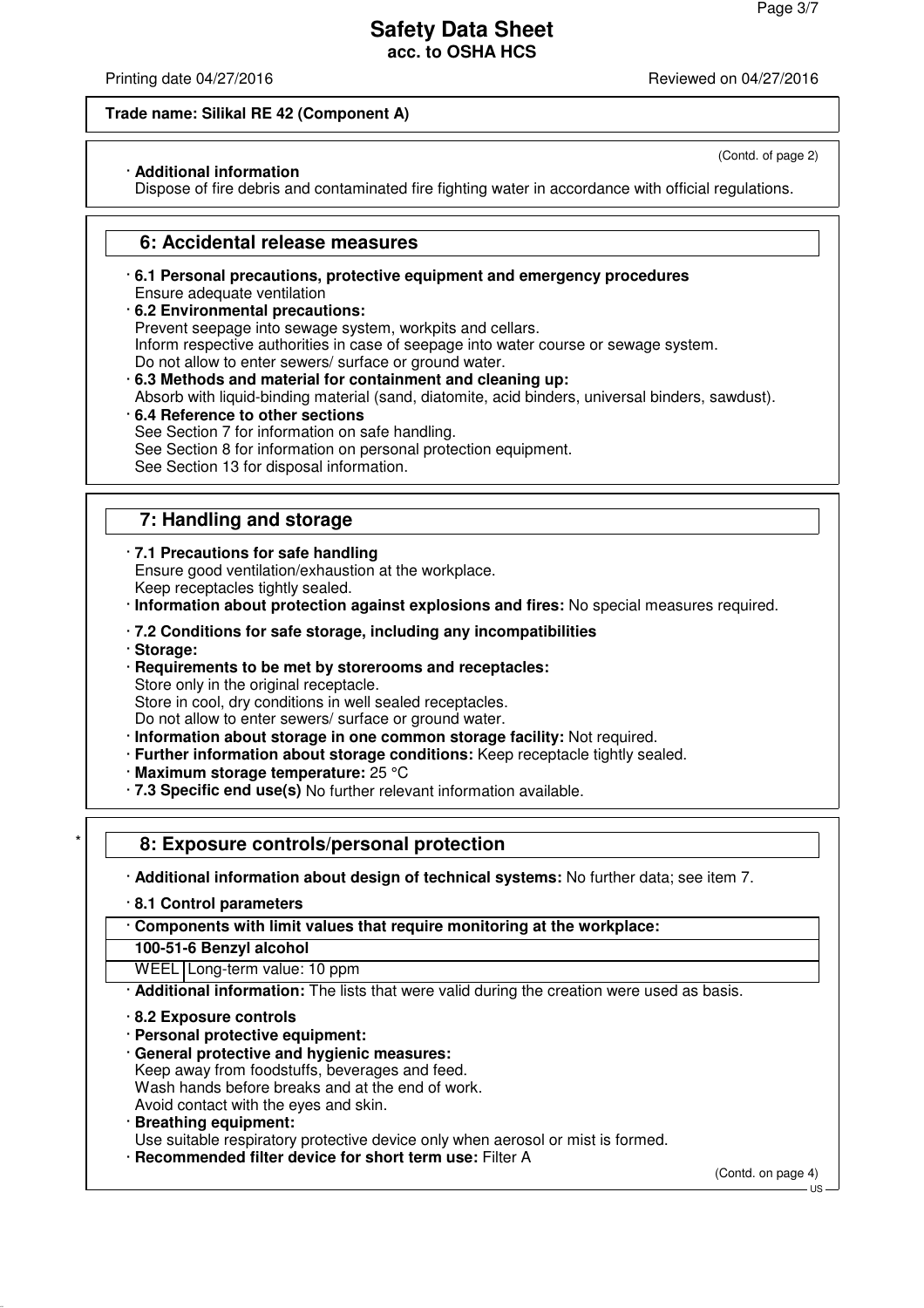· **Ignition temperature:**

· **Explosion limits:**

· Relative density

**Decomposition temperature:** Not determined.

**Upper:** Not determined. · **Vapor pressure at 50 °C (122 °F):** 5 hPa (4 mm Hg)

· **Auto igniting: Auto igniting.** Product is not selfigniting.

· **Density at 20 °C (68 °F):** 1.06 g/cm<sup>3</sup> (8.846 lbs/gal)<br>· **Relative density Not determined.** 

· **Danger of explosion:** Product does not present an explosion hazard.

Not determined.

Printing date 04/27/2016 **Printing date 04/27/2016** 

## **Trade name: Silikal RE 42 (Component A)**

(Contd. on page 5)

| · Protection of hands:                                                                                                                                                                                                                                                                                                                                                                                               | (Contd. of page 3)                                                                                                                                                                                                                                                                       |
|----------------------------------------------------------------------------------------------------------------------------------------------------------------------------------------------------------------------------------------------------------------------------------------------------------------------------------------------------------------------------------------------------------------------|------------------------------------------------------------------------------------------------------------------------------------------------------------------------------------------------------------------------------------------------------------------------------------------|
| Protective gloves                                                                                                                                                                                                                                                                                                                                                                                                    |                                                                                                                                                                                                                                                                                          |
| · Material of gloves<br>Nitrile rubber, NBR<br>Butyl rubber, BR<br>Recommended thickness of the material: $\geq 0.4$ mm<br>Penetration time of glove material<br>has to be observed.<br>(Permeation according to EN 374 Part 3: Level 3).<br>Butyl rubber, BR<br>Fluorocarbon rubber (Viton)<br>Nitrile rubber, NBR<br>Eye protection:<br>Tightly sealed goggles<br><b>Body protection: Protective work clothing</b> | The exact break through time has to be found out by the manufacturer of the protective gloves and<br>For the mixture of chemicals mentioned below the penetration time has to be at least 60 minutes<br>· For the permanent contact gloves made of the following materials are suitable: |
| 9: Physical and chemical properties                                                                                                                                                                                                                                                                                                                                                                                  |                                                                                                                                                                                                                                                                                          |
| .9.1 Information on basic physical and chemical properties<br>· General Information<br>· Appearance:<br>Form:                                                                                                                                                                                                                                                                                                        | <b>Fluid</b>                                                                                                                                                                                                                                                                             |
| Color:                                                                                                                                                                                                                                                                                                                                                                                                               | Yellowish                                                                                                                                                                                                                                                                                |
| · Odor:                                                                                                                                                                                                                                                                                                                                                                                                              | Characteristic                                                                                                                                                                                                                                                                           |
| · Odor threshold:                                                                                                                                                                                                                                                                                                                                                                                                    | Not determined.                                                                                                                                                                                                                                                                          |
| · pH-value:                                                                                                                                                                                                                                                                                                                                                                                                          | Not determined.                                                                                                                                                                                                                                                                          |
| Change in condition<br><b>Melting point/Melting range:</b><br><b>Boiling point/Boiling range:</b>                                                                                                                                                                                                                                                                                                                    | Undetermined.<br>$> 200$ °C ( $> 392$ °F)                                                                                                                                                                                                                                                |
| · Flash point:                                                                                                                                                                                                                                                                                                                                                                                                       | 150 °C (302 °F)                                                                                                                                                                                                                                                                          |
| · Flammability (solid, gaseous):                                                                                                                                                                                                                                                                                                                                                                                     | Not applicable.                                                                                                                                                                                                                                                                          |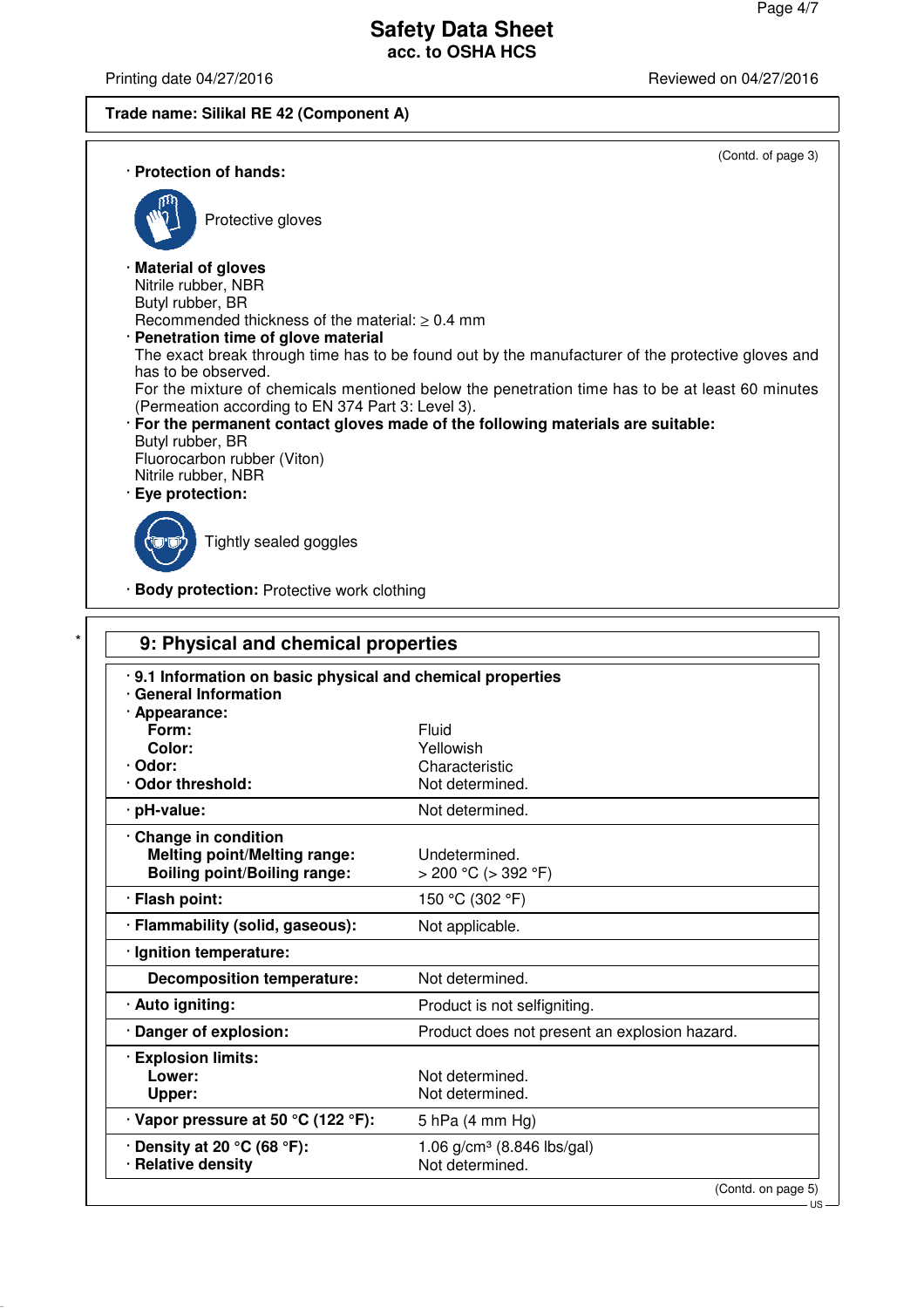Printing date 04/27/2016 **Printing date 04/27/2016** Reviewed on 04/27/2016

#### **Trade name: Silikal RE 42 (Component A)**

|                                                            |                                            | (Contd. of page 4) |
|------------------------------------------------------------|--------------------------------------------|--------------------|
| · Vapor density                                            | Not determined.                            |                    |
| · Evaporation rate                                         | Not determined.                            |                    |
| · Solubility in / Miscibility with                         |                                            |                    |
| Water:                                                     | Not miscible or difficult to mix.          |                    |
| · Partition coefficient (n-octanol/water): Not determined. |                                            |                    |
| · Viscosity:                                               |                                            |                    |
| Dynamic at 20 $^{\circ}$ C (68 $^{\circ}$ F):              | 15 mPas                                    |                    |
| Kinematic:                                                 | Not determined.                            |                    |
| · Solvent content:                                         |                                            |                    |
| <b>Organic solvents:</b>                                   | $1.0 \%$                                   |                    |
| <b>Solids content:</b>                                     | 99.0%                                      |                    |
| . 9.2 Other information                                    | No further relevant information available. |                    |

## **10: Stability and reactivity**

- · **10.1 Reactivity** No further relevant information available.
- · **10.2 Chemical stability**
- · **Thermal decomposition / conditions to be avoided:**
- No decomposition if used according to specifications.
- · **10.3 Possibility of hazardous reactions** Reacts with alcohols, amines, aqueous acids and alkalis.
- · **10.4 Conditions to avoid** No further relevant information available.
- · **10.5 Incompatible materials:** Reacts with alkali, amines and strong acids.
- · **10.6 Hazardous decomposition products:** Carbon monoxide and carbon dioxide · **Additional information:**
- Inform respective authorities in case of seepage into water course or sewage system.
- Do not allow to enter sewers/ surface or ground water.

# **11: Toxicological information**

## · **11.1 Information on toxicological effects**

- · **Acute toxicity:** Based on available data, the classification criteria are not met.
- · **Primary irritant effect:**
- · **on the skin:**
- Causes skin irritation.
- · **on the eye:**
- Causes serious eye irritation.
- · **Sensitization:**
- May cause an allergic skin reaction.
- · **Additional toxicological information:**
- · **Carcinogenic categories**
- · **IARC (International Agency for Research on Cancer)**

None of the ingredients is listed.

# · **NTP (National Toxicology Program)**

None of the ingredients is listed.

## · **OSHA-Ca (Occupational Safety & Health Administration)**

None of the ingredients is listed.

(Contd. on page 6)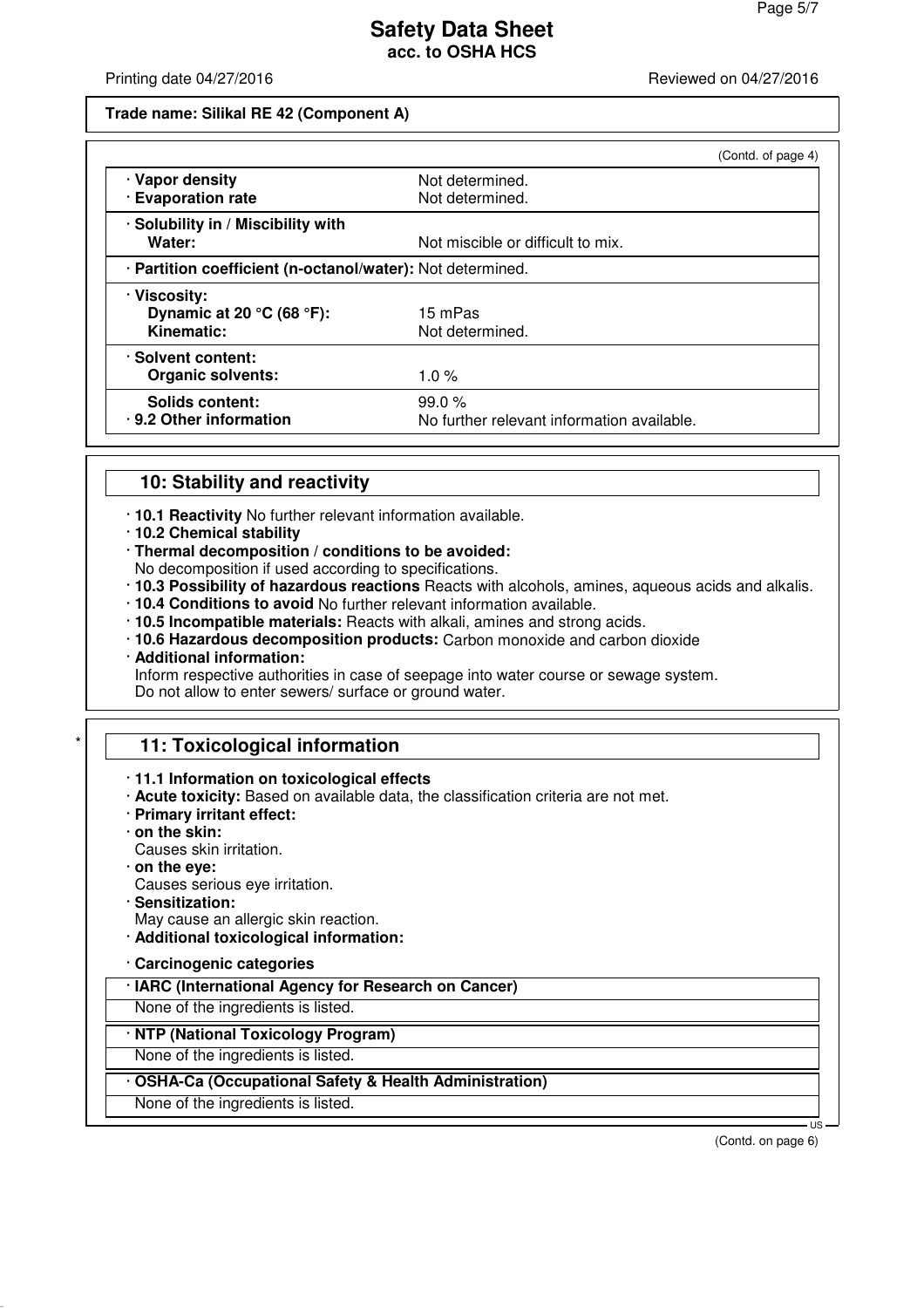Printing date 04/27/2016 **Printing date 04/27/2016** Reviewed on 04/27/2016

#### **Trade name: Silikal RE 42 (Component A)**

(Contd. of page 5)

# **12: Ecological information**

- · **12.1 Toxicity**
- · **Aquatic toxicity:** No further relevant information available.
- · **12.2 Persistence and degradability** No further relevant information available.
- · **12.3 Bioaccumulative potential** No further relevant information available.
- · **12.4 Mobility in soil** No further relevant information available.
- · **Additional ecological information:**

#### · **General notes:**

Water hazard class 2 (Self-assessment): hazardous for water

Do not allow product to reach ground water, water course or sewage system.

Danger to drinking water if even small quantities leak into the ground.

- · **12.5 Results of PBT and vPvB assessment**
- · **PBT:** Not applicable.
- · **vPvB:** Not applicable.
- · **12.6 Other adverse effects** No further relevant information available.

# **13: Disposal considerations**

#### · **13.1 Waste treatment methods**

· **Recommendation:**

Must be specially treated adhering to official regulations.

Must not be disposed of together with household garbage. Do not allow product to reach sewage system.

- · **Uncleaned packagings:**
- · **Recommendation:**

Packaging can be reused or recycled after cleaning.

Packagings that cannot be cleansed are to be disposed of in the same manner as the product.

| 14: Transport information                                                        |                 |
|----------------------------------------------------------------------------------|-----------------|
| 14.1 UN-Number<br>· DOT, ADR, ADN, IMDG, IATA                                    | Void            |
| $\cdot$ 14.2 UN proper shipping name<br>· DOT, ADR, ADN, IMDG, IATA              | Void            |
| · 14.3 Transport hazard class(es)                                                |                 |
| · DOT, ADR, ADN, IMDG, IATA<br>· Class                                           | Void            |
| 14.4 Packing group<br>· DOT, ADR, IMDG, IATA                                     | Void            |
| .14.5 Environmental hazards:<br>· Marine pollutant:                              | No.             |
| · 14.6 Special precautions for user                                              | Not applicable. |
| .14.7 Transport in bulk according to Annex II<br>of MARPOL73/78 and the IBC Code | Not applicable. |
| · UN "Model Regulation":                                                         | Void            |

(Contd. on page 7)